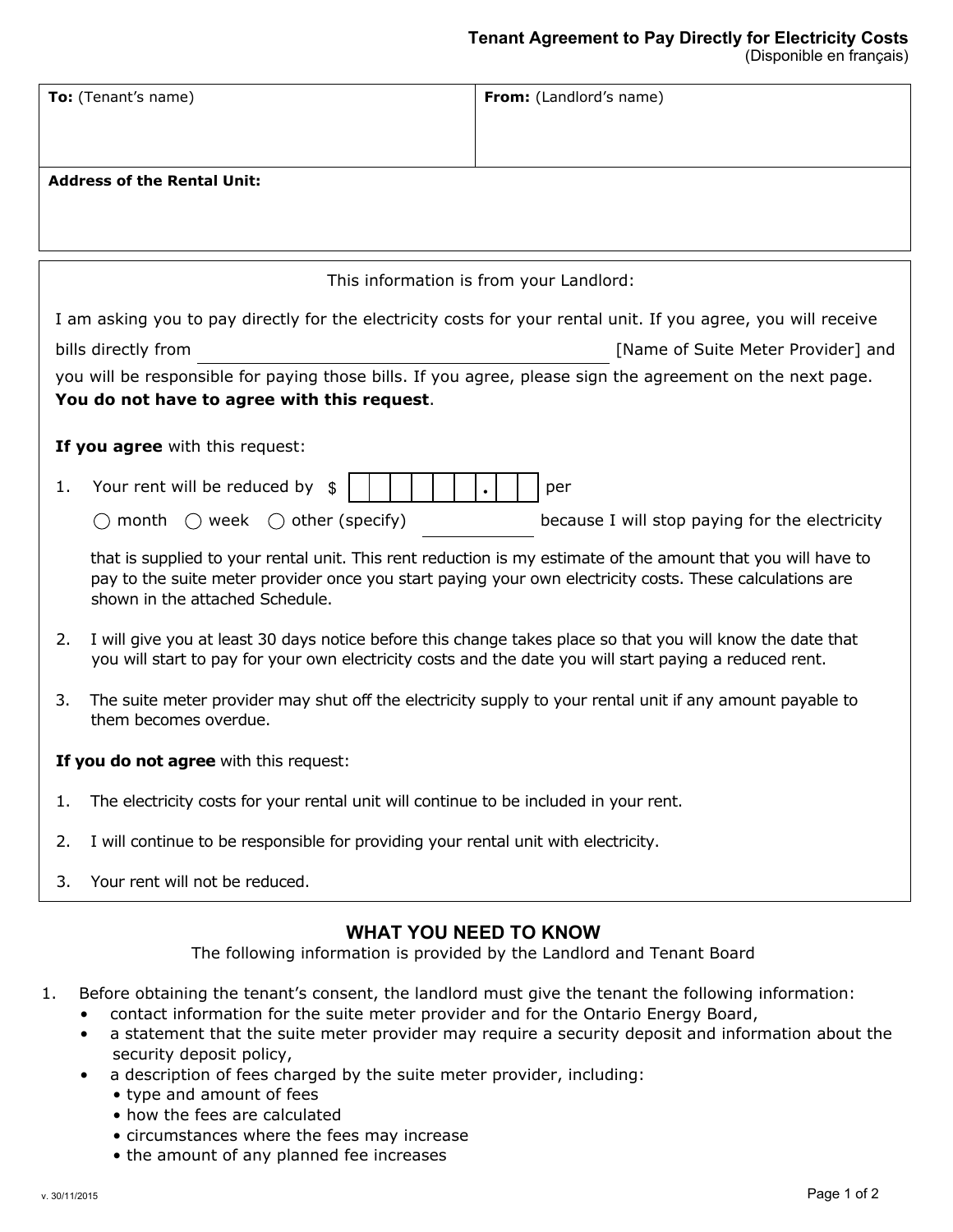- 2. If the landlord provides a refrigerator for the rental unit, the tenant must be given the best information that is available to the landlord about its date of manufacture and about its energy efficiency.
- 3. If electricity is the primary source of power to heat a rental unit, a landlord **cannot** terminate their obligation to supply electric heat. However, if there is a separate meter to measure the electricity for other uses in the rental unit, the landlord and tenant can agree to transfer the responsibility for paying the electricity costs for these other uses.

If you do not agree with this request, do not sign the agreement below.

If you agree with this request, sign and date the agreement below and return this form to your landlord. You may wish to make a copy of the signed agreement for yourself.

### **I agree that I will pay the electricity costs for my rental unit directly to the suite meter provider.**

| Tenant's Name      |      |
|--------------------|------|
|                    |      |
|                    |      |
| Tenant's Signature | Date |
|                    |      |
|                    |      |

| Tenant's Name      |      |
|--------------------|------|
|                    |      |
|                    |      |
| Tenant's Signature | Date |
|                    |      |
|                    |      |

If there is more than one tenant under the tenancy agreement, each tenant must sign the agreement. If there are more than two tenants under the tenancy agreement, they may add their name, signature and the date in the space below.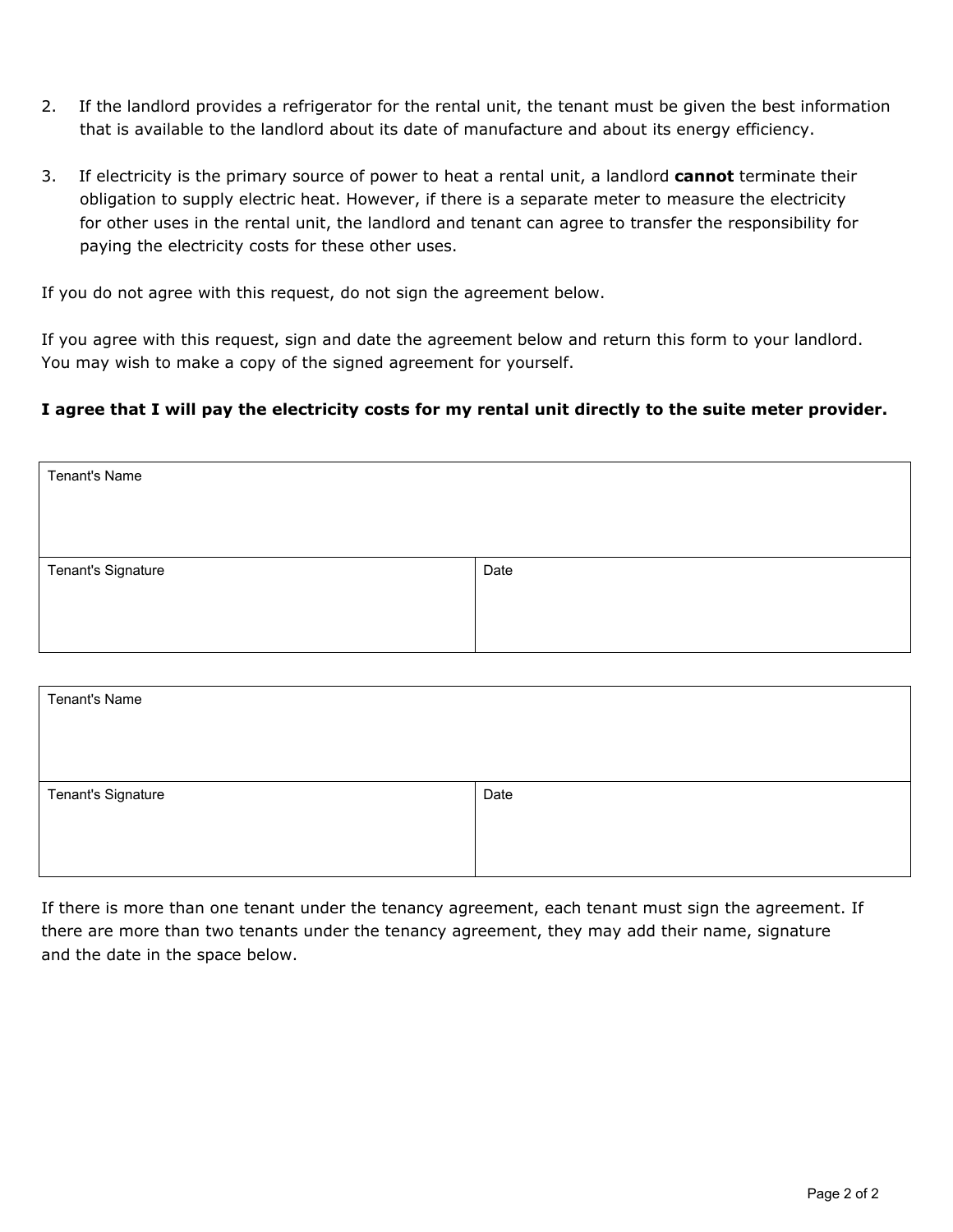# **Schedule A – Rent reduction based on past actual electricity use for the rental unit Read the Instructions carefully before completing this form.**

| Amount of rent reduction $\frac{1}{3}$<br>week $\bigcirc$ other (specify)<br>month                                                        | per                                                                                                  |                   |
|-------------------------------------------------------------------------------------------------------------------------------------------|------------------------------------------------------------------------------------------------------|-------------------|
| Most recent 12 month billing<br><b>Period</b>                                                                                             | From:<br>dd/mm/yyyy                                                                                  | To:<br>dd/mm/yyyy |
|                                                                                                                                           | Note: The amount of the rent reduction is based on the electricity used during this 12 month period. |                   |
| The amounts below do <b>not</b> include costs for deposits, one-time set up fees and any penalties or charges<br>related to late payment. |                                                                                                      |                   |
| <b>Option 1</b> – The rental unit was rented for the entire 12 month period noted above.                                                  |                                                                                                      |                   |

| A | Total costs of electricity use for the rental unit for<br>the 12 month period described above                             | \$<br>÷ |
|---|---------------------------------------------------------------------------------------------------------------------------|---------|
| B | Total estimated additional charges and taxes<br>(See Instructions for an explanation of how to calculate<br>this amount.) | \$<br>÷ |
|   | Total number of rental periods in the 12 month period                                                                     |         |
| D | Amount of rent reduction per rental period $(A + B) \div C$                                                               | S       |

**D** Option 2 - The rental unit was vacant for one or more months during the 12 month period noted above.

| A | Total adjusted cost of electricity use<br>(calculation on next page)       | \$<br>┿ |
|---|----------------------------------------------------------------------------|---------|
| B | Total estimated additional charges and taxes<br>(calculation on next page) | \$<br>÷ |
| C | Total number of rental periods in the 12 month period                      |         |
| D | Amount of rent reduction per rental period $(A + B) \div C$                | \$      |

٦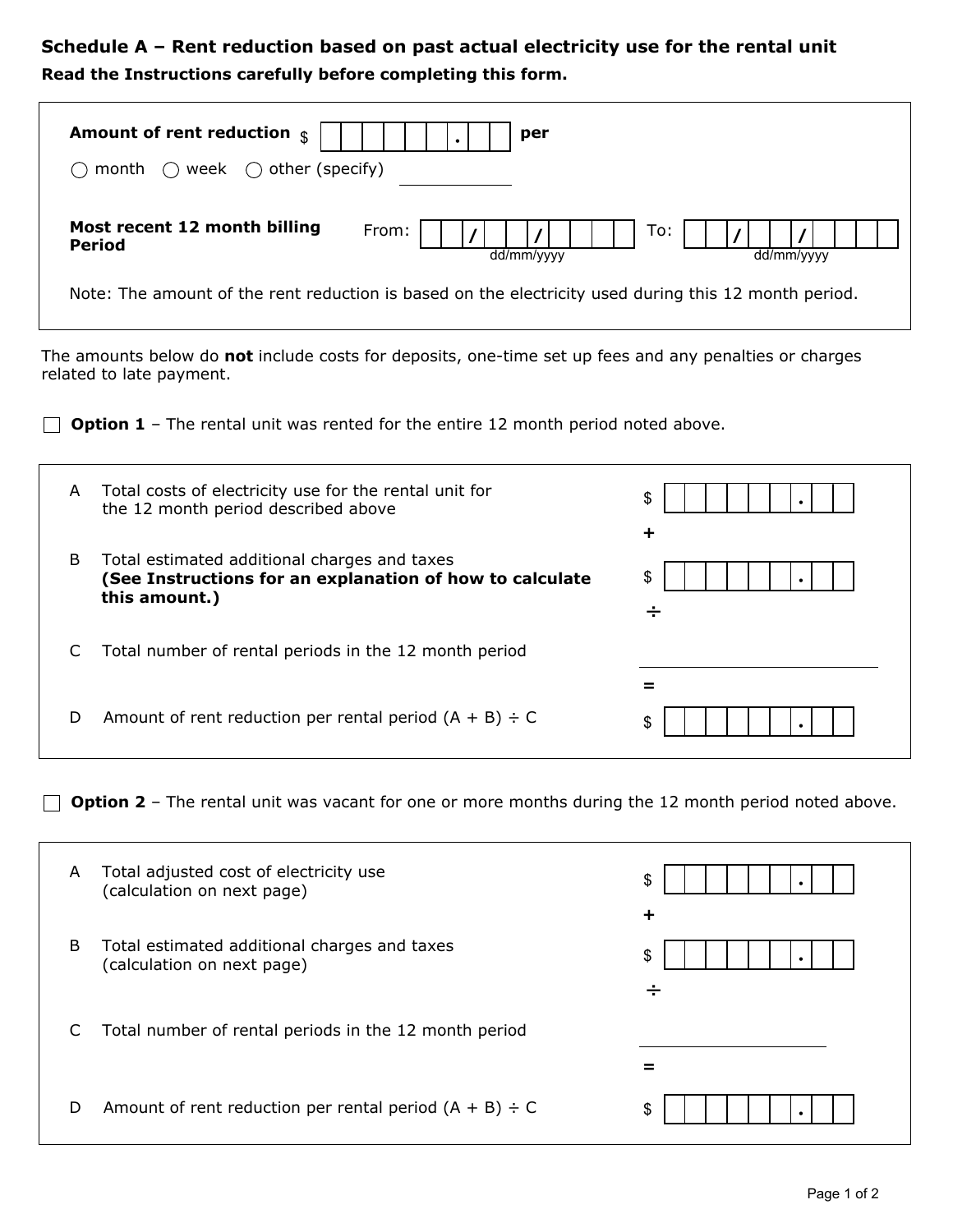## **Schedule A – Rent reduction based on past actual electricity use for the rental unit**

#### **Read the Instructions carefully before completing this form.**

The calculations below only apply where the rental unit was vacant for one or more months during the most recent 12 month period (Option 2 on previous page).

#### **Row A – Cost calculation for adjusted electricity use**

| A | Cost of electricity use for the rental unit for the portion of<br>the 12 month period during which the unit was occupied | \$                                     |
|---|--------------------------------------------------------------------------------------------------------------------------|----------------------------------------|
|   |                                                                                                                          | ÷                                      |
| B | Number of full months unit was occupied during<br>the 12 month period                                                    |                                        |
|   |                                                                                                                          | X 12                                   |
|   | Total adjusted cost of electricity use $(A \div B \times 12)$                                                            | \$                                     |
|   |                                                                                                                          | (Enter this amount in Option 2, Row A) |
|   |                                                                                                                          |                                        |

#### **Row B – Calculation for estimated additional taxes and charges**

| A | Kilowatt hours of electricity used by the rental unit for the<br>portion of the 12 month period during which the unit<br>was occupied | (kWh)                                  |
|---|---------------------------------------------------------------------------------------------------------------------------------------|----------------------------------------|
|   |                                                                                                                                       | ÷                                      |
| B | Number of full months unit was occupied during<br>the 12 month period                                                                 |                                        |
|   |                                                                                                                                       | X <sub>12</sub>                        |
| C | Total estimated kilowatt hours of electricity used                                                                                    |                                        |
|   |                                                                                                                                       | (kWh)                                  |
| D | Total estimated additional charges and taxes<br>(See Instructions for an explanation of how to calculate<br>this amount.)             | \$                                     |
|   |                                                                                                                                       | (Enter this amount in Option 2, Row B) |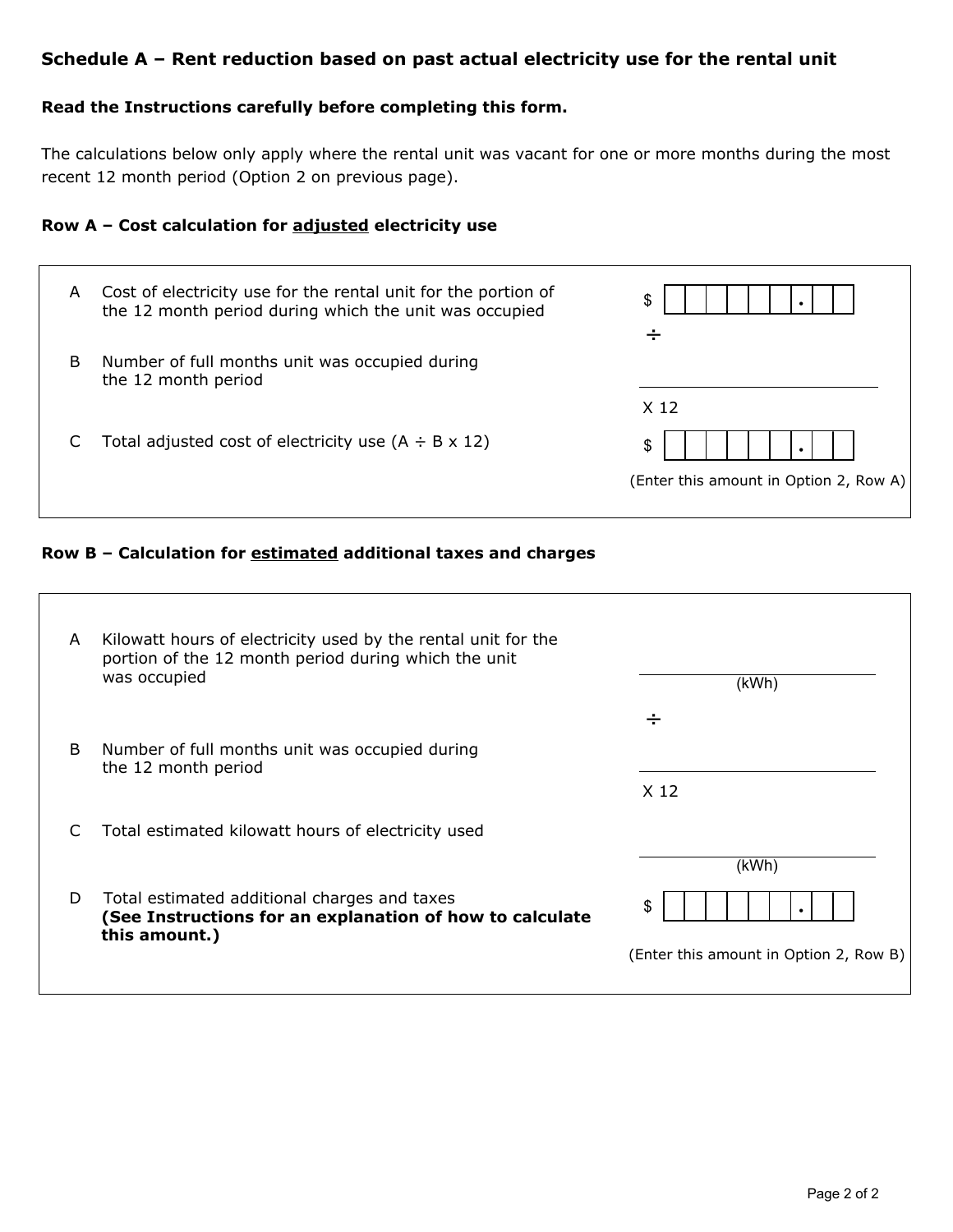### **Schedule B – Rent reduction based upon estimated past electricity use for the rental unit**

#### **Read the Instructions carefully before completing this form.**

| <b>Amount of rent reduction</b><br>\$<br>$\bigcirc$ week $\bigcirc$ other (specify)<br>month | per                                                                                                  |
|----------------------------------------------------------------------------------------------|------------------------------------------------------------------------------------------------------|
| Most recent 12 month billing<br><b>Period</b>                                                | To:<br>From:<br>dd/mm/yyyy<br>dd/mm/yyyy                                                             |
|                                                                                              | Note: The amount of the rent reduction is based on the electricity used during this 12 month period. |

The amounts below do **not** include costs for deposits, one-time set up fees and any penalties or charges related to late payment.

**Step 1 -** Calculate the cost of the annual electricity use for all rental units in the residential complex

| A                                                                                                | Cost of electricity use for the residential complex<br>for the 12 month period described above                                     | S  |
|--------------------------------------------------------------------------------------------------|------------------------------------------------------------------------------------------------------------------------------------|----|
| B                                                                                                | Cost of electricity use for the same 12 month period<br>for the portion of the residential complex other than the<br>rental units* | \$ |
|                                                                                                  | Total cost of yearly electricity use for all<br>rental units in the residential complex (A-B)                                      | \$ |
| *As estimated by an individual who holds a licence under the <i>Professional Engineers Act</i> . |                                                                                                                                    |    |

**Step 2** - Calculate the annual amount of electricity used by all rental units in the residential complex

| A | Kilowatt hours of electricity used by the residential<br>complex for the 12 month period described above                                       | (kWh) |
|---|------------------------------------------------------------------------------------------------------------------------------------------------|-------|
|   |                                                                                                                                                |       |
| B | Kilowatt hours of electricity used for the same 12 month<br>period for the portion of the residential complex other<br>than the rental units * | (kWh) |
|   |                                                                                                                                                |       |
|   | Yearly amount of kilowatt hours of electricity used by all<br>rental units in the residential complex (A-B)                                    |       |
|   |                                                                                                                                                | (kWh) |
|   | *As estimated by an individual who holds a licence under the <i>Professional Engineers Act</i> .                                               |       |